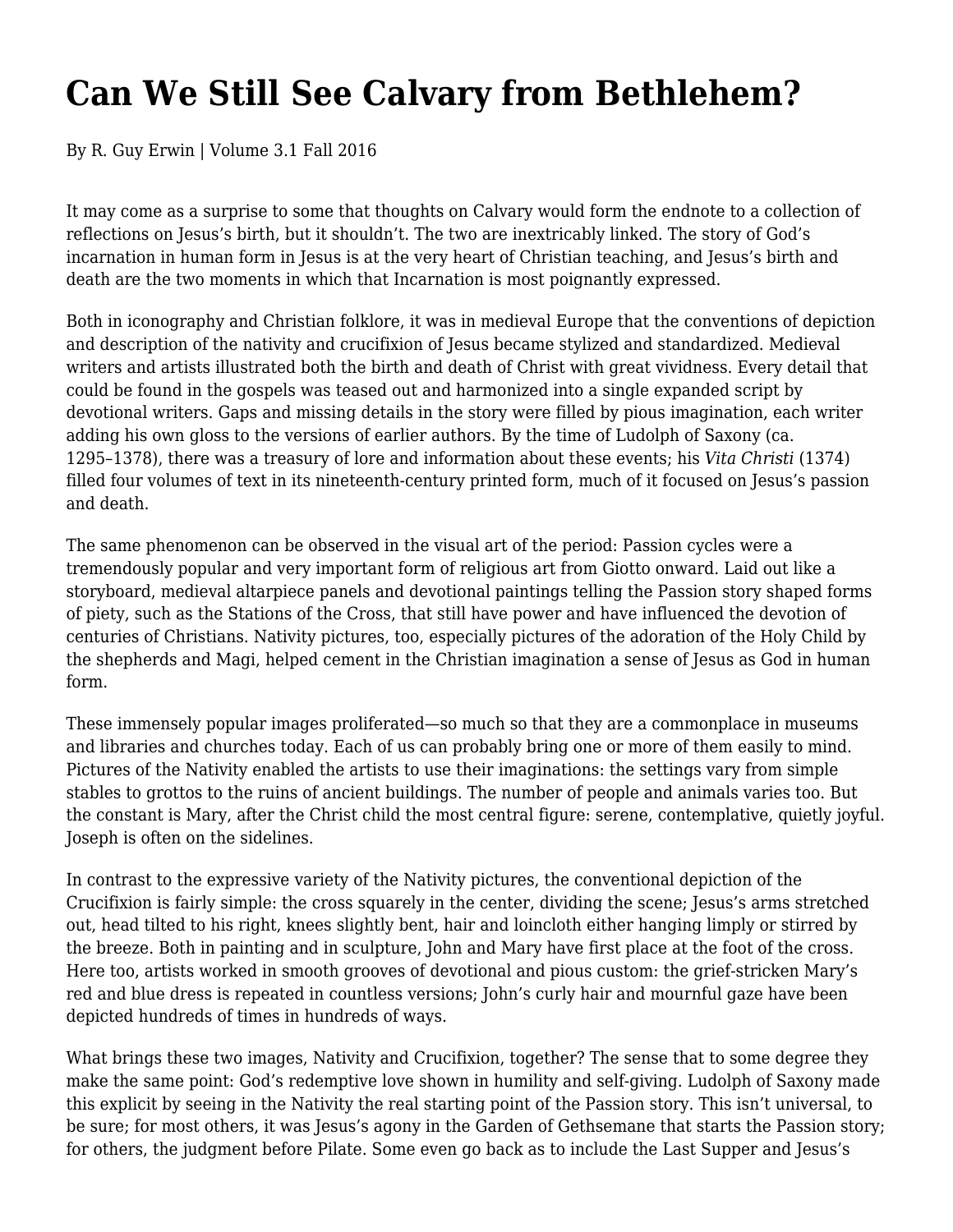long farewell speech. But Ludolph, and those influenced by him, take the longer view, and look all the way back to the beginning, and claim the Nativity itself as the start of the Passion story.

In a world such as ours, which separates so strongly and defensively the joy of living from the fear of dying, to claim that Jesus was one who—quintessentially—was born in order to die, can seem shocking and morbid to moderns. Surely no one could see in the infant in the manger a child-sacrifice as of old? Surely God had brought us out of that terrible mindset and into a new paradigm of life and death and life to come? But the child of Bethlehem, the center of the story and the picture, framed and encompassed by the wood of the manger, was from his birth the very Son whose life would both end and be fulfilled on a wooden cross on Calvary—from the grotto to the windswept hill in a single short lifetime.

And there it is. Mary, giving birth in pain, in the discomfort and uncertainly of a stable, far from home and her kinfolk, represents the unlikely fact that God's work of salvation would be completed through humble people in humble places. The grieving Mary at the cross, about to lose her son, and still, by our standards, relatively young—most likely not past fifty—is every mother who outlives a child. Her grief on Calvary, like her joy at Bethlehem, is part of an ancient human story that touches every woman who bears or loses a child, indeed every parent.

Some medieval writers, including Ludolph, make it very explicit: the Passion of Christ begins with his human birth, in pain and blood; or in his circumcision in the flesh, where a drop of blood shed becomes a foreshadowing and the first of the wounds to come. We modern folk can take this into our own context and discover its parallels now—seeing in this story an unexpected, maybe even unwanted, birth in an inconvenient place; a flight as refugees from their homeland to an inhospitable neighboring country; and the challenges of being different in a traditional society. All of these disadvantaged the infant Jesus and his small family, just as millions suffer today.

Martin Luther, though not inclined to draw the line from the manger to the cross as directly as Ludolph, nonetheless used the Nativity story just over a century later to emphasize the completeness of Jesus's coming in the flesh. No theologian but Luther has ever used in such a colorful way Jesus's soiled diapers as a sign of God's complete self-giving in the Incarnation—an earthy touch we can still appreciate. Luther drank deeply at the well of late-medieval Passion piety, and described both the Nativity and the Passion with vivid detail in his sermons for the seasons of Christmas and Lent in word pictures that still have the capacity to surprise and engage the reader's emotions.

Can we still see Calvary from Bethlehem? Keeping the end of the story in mind can enrich our appreciation of the whole life of Jesus as a witness to divine solidarity with humankind in the Incarnation. Jesus's humanity comes into especially high relief in these two life events in which he is not even a fully active participant: in entering life he is helpless; in leaving it he is often passive. Exegesis and homiletics have moved us away from the wonder of Jesus's birth and death and more deeply into Jesus's words and teachings, but there is something fundamental and elemental about an Incarnation that gathers the whole Jesus event—both birth and death—into one supreme expression of divine and human love.

To link these two stories together is also to lift up Mary's role as witness and participant, and as a symbol of love and loss. It was not lost on the devotional tradition that Mary was, from the moment of the Annunciation, a powerful and essential part of Jesus's story. When the Nativity and Crucifixion are lifted up as a pair, Mary's role becomes even more important: she is the only person besides Jesus who